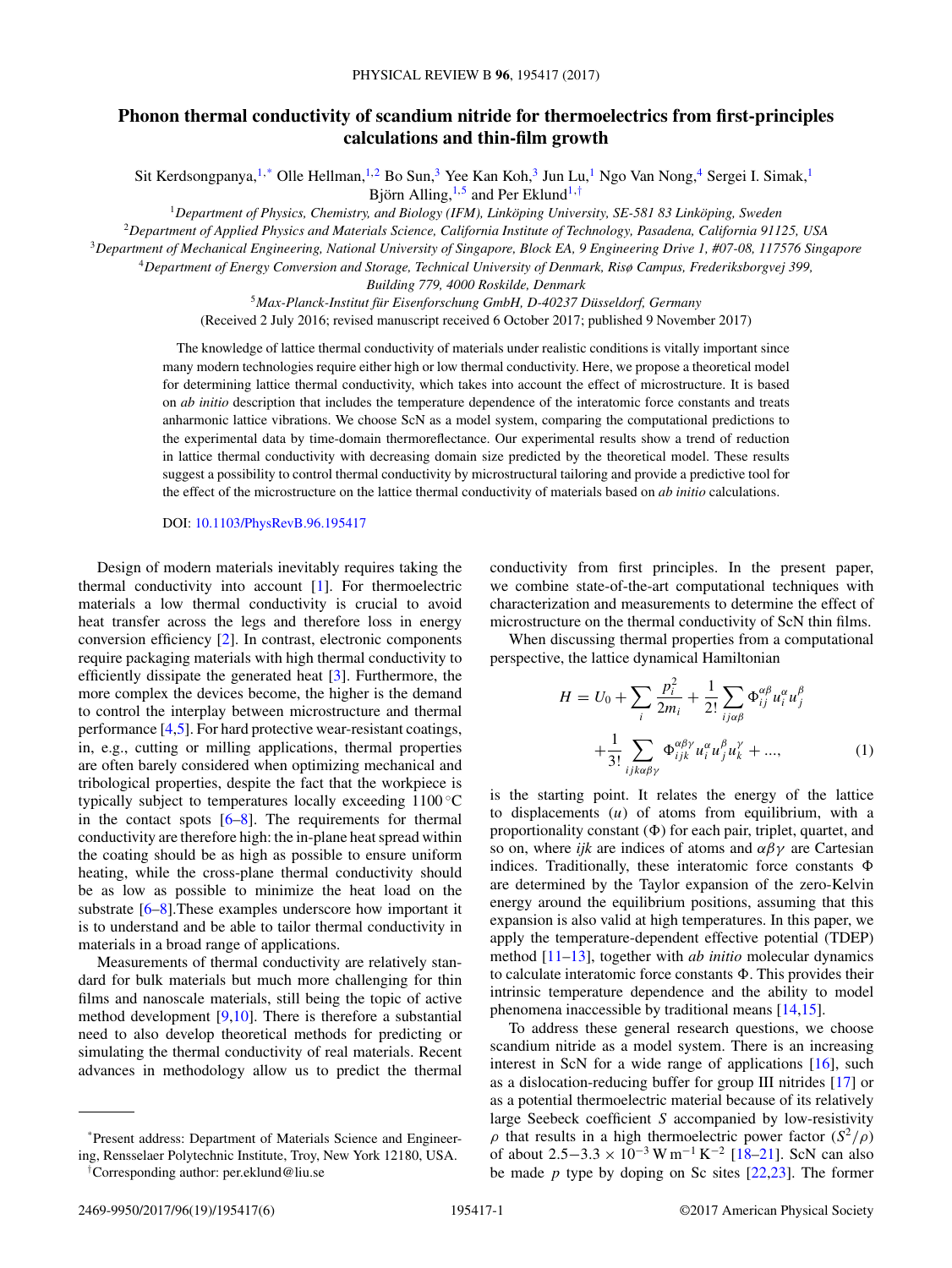application requires a high thermal conductivity, while the latter requires it to be low. With an indirect gap of 0.9 eV, the thermal conductivity of ScN will be dominated by the lattice contribution [\[24](#page-4-0)[–27\]](#page-5-0). In an ideal harmonic material, nothing prevents phonons from carrying heat. In practice, scattering from impurities or isotopes, grain boundaries, and the intrinsic anharmonicity result in a finite phonon lifetime. Sc is isotopically pure. A large single crystal of pure ScN would leave the intrinsic anharmonicity as the sole scattering mechanism. Any alloying dopant would decrease thermal conductivity more than in a material with natural isotopic defects, as the majority of heat is carried by acoustic phonons, rendering the N isotopic distribution less important. This is therefore an opportunity for tailoring the thermal conductivity, by controlling the microstructure.

The temperature-dependent phonon thermal conductivity of ScN was obtained using TDEP in combination with *ab initio* Born-Oppenheimer molecular dynamics (AIMD). All calculations in this work were carried out using the projector augmented wave method [\[28\]](#page-5-0) as implemented in the Vienna Ab initio Simulation Package (VASP) [\[29–32\]](#page-5-0). The AIMD temperature was set to 400, 800, 1200, and 1600 K and the volumes to 83.74, 88.12, 92.65, 97.34, and  $103.82 \text{ Å}^3$  per unit cell for 20 calculations in total, where each calculation was run for 20 000 time steps of 1 fs each with a  $5 \times 5 \times 5$ supercell (250 atoms in total). Temperature was controlled with a Nosé-Hoover thermostat [\[33,34\]](#page-5-0). The exchange correlation was approximated with the AM05 approximation [\[35,36\]](#page-5-0) and we used the  $\Gamma$  point for the Brillouin-zone integration along with a plane-wave cutoff of 400 eV. The AIMD data were postprocessed using the TDEP  $[11-13]$  and the Gibbs free-energy surface was constructed. From that we extracted volume as a function of temperature, and interpolated the interatomic force constants to the volumes corresponding to zero pressure at the respective temperatures. At these volumes we used the full solution to the linearized phonon Boltzmann equation [\[37,38\]](#page-5-0) and calculated the lattice contribution to the thermal conductivity on a  $31 \times 31 \times 31$  *q*-point grid.

ScN thin films were grown on one-side-polished sapphire Al<sub>2</sub>O<sub>3</sub>(0001) (dimensions  $10 \times 10 \times 0.5$  mm<sup>3</sup>) by reactive dc magnetron sputtering in a high-vacuum chamber with a base pressure of  $2.7 \times 10^{-5}$  Pa. The system is described in detail elsewhere [\[39\]](#page-5-0). The Sc target was a 7.62-cm-diameter disk shape, with 99*.*95% purity with fluorine as a common impurity. Prior to deposition, the substrates were degreased in an ultrasonic bath with trichloroethylene, acetone, and isopropanol for 5 min each and subsequently blown dry with  $N_2$ . The Sc target was operated in dc mode (power regulated) at a power of 120 W. The substrate was rotated during deposition in order to obtain uniform films. A substrate bias of −30 V bias was applied to the substrate during deposition. The depositions were performed in Ar/N<sub>2</sub> atmosphere at the total gas pressure of 0.67 Pa with 0.27 Pa Ar and 0.4 Pa  $N_2$ . Before deposition, the substrates were heated in vacuum to the deposition temperature (for 1 h for temperature stabilization and degassing). The deposition temperatures  $(T_d)$  were 400, 500, 600, and 700 °C.

The crystal structure and average characteristic x-ray scattering domain sizes of as-deposited films were determined by x-ray diffraction (XRD) with standard *θ*-2*θ* scans using CuK*α* radiation in a Philips PW 1820 diffractometer. Crosssection transmission electron microscopy (TEM) and planview scanning electron microscopy (SEM) were performed on all samples to investigate film microstructure and morphology. For cross-section TEM, the samples were prepared by gluing two pieces of the sample face to face into a Ti grid, then polishing down to  $50-\mu m$  thickness. Ion milling was performed in a Gatan Precision Ion Polishing System at  $Ar^+$  energy of 5 keV and a gun angle of 5 $\degree$ , with a final polishing step with 2-keV Ar<sup>+</sup> energy and angle of  $2^\circ$ . TEM characterization was performed using a Tecnai G2 TF20UT with a field-emission gun. A ULVAC-RIKO ZEM3 system was used to measure the Seebeck coefficient and electrical resistivity of the films simultaneously in a low-pressure helium atmosphere from room temperature. The error bar of these measurements is within 7%, and the substrate contribution to the Seebeck coefficient and electrical resistivity is negligible.

Thermal conductivities of ScN samples were measured using time-domain thermoreflectance (TDTR). We only briefly describe the measurements here; details of the TDTR setup and implementation can be found in Ref. [\[40\]](#page-5-0). Before conducting TDTR measurements, the samples were coated with an  $\sim$ 80nm-thick Al as transducer. In TDTR measurements, laser pulses from an ultrafast laser are split into a pump beam and a probe beam. The pump beam is modulated and heats the sample periodically, creating a temperature oscillation in the sample. The probe beam monitors the temperature oscillation at sample surface via thermoreflectance (i.e., change of reflectance with temperature). Since the induced temperature oscillation depends on the thermal properties of the sample, TDTR is an accurate approach to measure the thermal conductance of interface and thermal conductivity of nanostructures [\[41–43\]](#page-5-0). In the measurements of ScN samples, we use a  $1/e^2$  laser radius of 10  $\mu$ m, a modulation frequency of 10 MHz, and total laser power of ∼40 mW to limit the steadystate temperature rise to *<*10 K. The thermal conductivities of ScN and thermal conductance of Al/ScN are then derived by comparing the TDTR measurements to the calculations of the thermal model [\[44\]](#page-5-0). In the analysis, the thickness of Al transducer is determined by picosecond acoustics [\[45\]](#page-5-0) while the heat capacity of ScN is from the literature value of bulk ScN [\[46\]](#page-5-0). The measurement uncertainties are estimated to be  $~\sim$ 6% for all measured thermal conductivities.

Figure [1](#page-2-0) shows the calculated dynamical structure factor *S*(*q,E*) of ScN at room temperature, showing signs of strongly anharmonic behavior. There is a faint satellite peak from the transverse optical (TO) mode around the  $\Gamma$  point, owing to the many available scattering channels between the acoustic and optical branches in this region. This is reminiscent of PbTe and SnTe [\[15\]](#page-4-0). While the zone center shows deviations from the assumption that the line shape is Lorentzian (see Supplemental Material [\[47\]](#page-5-0)), the TO phonons carry little heat and we can therefore assume that the phonon Boltzmann equation is still valid.

At room temperature, using the Boltzmann transport equation for phonons, we predict the lattice contribution to the thermal conductivity to be  $20 \,\mathrm{Wm^{-1} K^{-1}}$ . This is assuming an infinite perfect crystal. This should be compared to previously reported experimental values of  $8-12$  Wm<sup>-1</sup> K<sup>-1</sup> [\[19](#page-4-0)[,48\]](#page-5-0). The reason for these differences is nonideal effects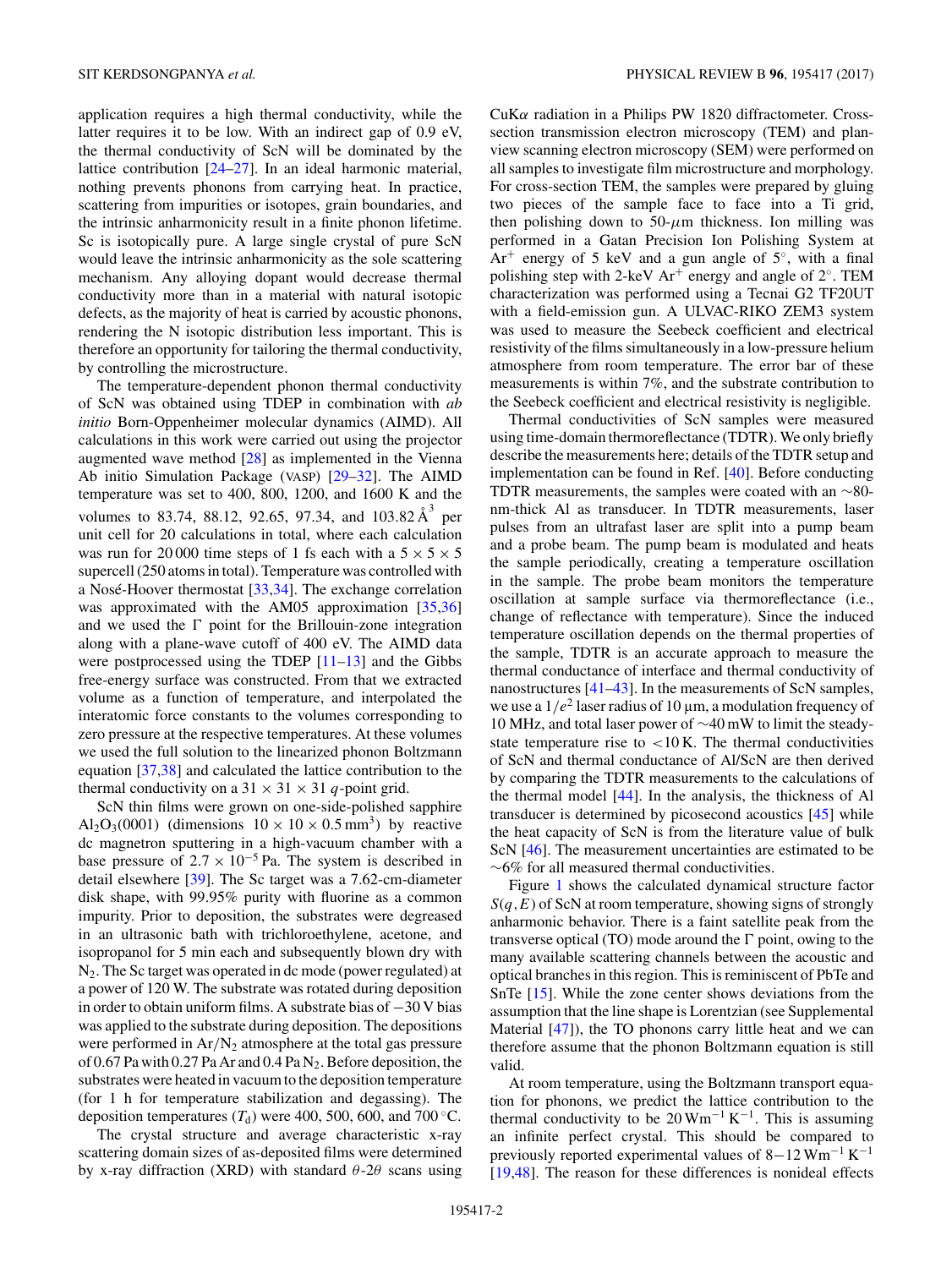<span id="page-2-0"></span>

FIG. 1. Dynamical structure factor *S*(*q,E*) for ScN at room temperature from first-principles calculations.

of microstructure (and impurities), i.e., that real ScN is not a perfect crystal. The present synthesis of ScN thin films allows a systematic, and if not quantitative at least semiquantitative, correlation between microstructure and other nonideal effects on thermal conductivity and theoretical calculations of the same effects.

To simulate the microstructural effects, we modify the expression used for the thermal conductivity from

$$
\kappa_{\alpha\alpha} = \frac{1}{V} \sum_{\mathbf{q}s} C_{\mathbf{q}s} \nu_{\alpha\mathbf{q}s}^2 \tau_{\alpha\mathbf{q}s}, \qquad (2)
$$

where *V* is the volume,  $v_{\alpha q s}$  is the mode phonon velocity,  $\tau_{\alpha q}$ *s* is the lifetime of mode *s* with wavevector *q* in Cartesian direction *α*. *κ* is determined by an iterative solution to the phonon Boltzmann equation [\[37,38\]](#page-5-0).  $C_{qs} = \hbar \omega_{qs} \partial n_{qs}^0 / \partial T$  is the mode specific heat, where  $\hbar$  is the reduced Planck's constant ( $h/2\pi$ ),  $\omega_{\mathbf{q}s}$  is the phonon frequency, and  $n_{\mathbf{q}s}^0$  is the Bose-Einstein distribution function. By adding the Heaviside step function  $[\Theta(l)]$  as a function of mean scattering domain size *l*, the thermal conductivity including the domain-size effect is

$$
\kappa_{\alpha\alpha}^{\text{acc}}(l) = \frac{1}{V} \sum_{\mathbf{q}s} C_{\mathbf{q}s} \nu_{\alpha\mathbf{q}s}^2 \tau_{\alpha\mathbf{q}s} \Theta(l - |\nu_{\mathbf{q}s}| \tau_{\alpha\mathbf{q}s}). \tag{3}
$$

This means that to simulate a certain mean domain size, we only include those phonons whose mean-free path is small enough to fit inside the domain. The results can be seen in Fig. 2, together with the experimental values. The model here differs from other approaches that model interfaces [\[49–51\]](#page-5-0), phenomenologically compute the phonon lifetime [\[52\]](#page-5-0), or directly include boundary scattering in the Boltzmann transport equation [\[53\]](#page-5-0).

XRD results and electron microscopy images of all samples (Figs. 3 and [4](#page-3-0)**)** show highly textured polycrystalline ScN films where films were grown in the [111] direction on  $Al_2O_3$  (0001). In addition, the sample grown at deposition temperature  $(T_d)$ 



FIG. 2. Theoretical and experimental values of the phonon thermal conductivity of ScN (assuming defect-free crystal) as a function of phonon mean-free path or characteristic x-ray scattering domain size. Error bars for experimental data are stated in the measurement description.

of 700 ◦C exhibits epitaxial growth, which can be seen from TEM [Fig. [4\(f\)](#page-3-0) and Supplemental Material [\[47\]](#page-5-0)). Samples grown at  $T_d = 400 - 600$  °C show columnar polycrystalline structure and triangular contrast at the interface between film



FIG. 3. XRD patterns of ScN films deposited at deposition temperature of  $T_d = 400$ , 500, 600, and 700 °C on Al<sub>2</sub>O<sub>3</sub>. (a) Overview and (b) magnified area around the ScN 111 peak.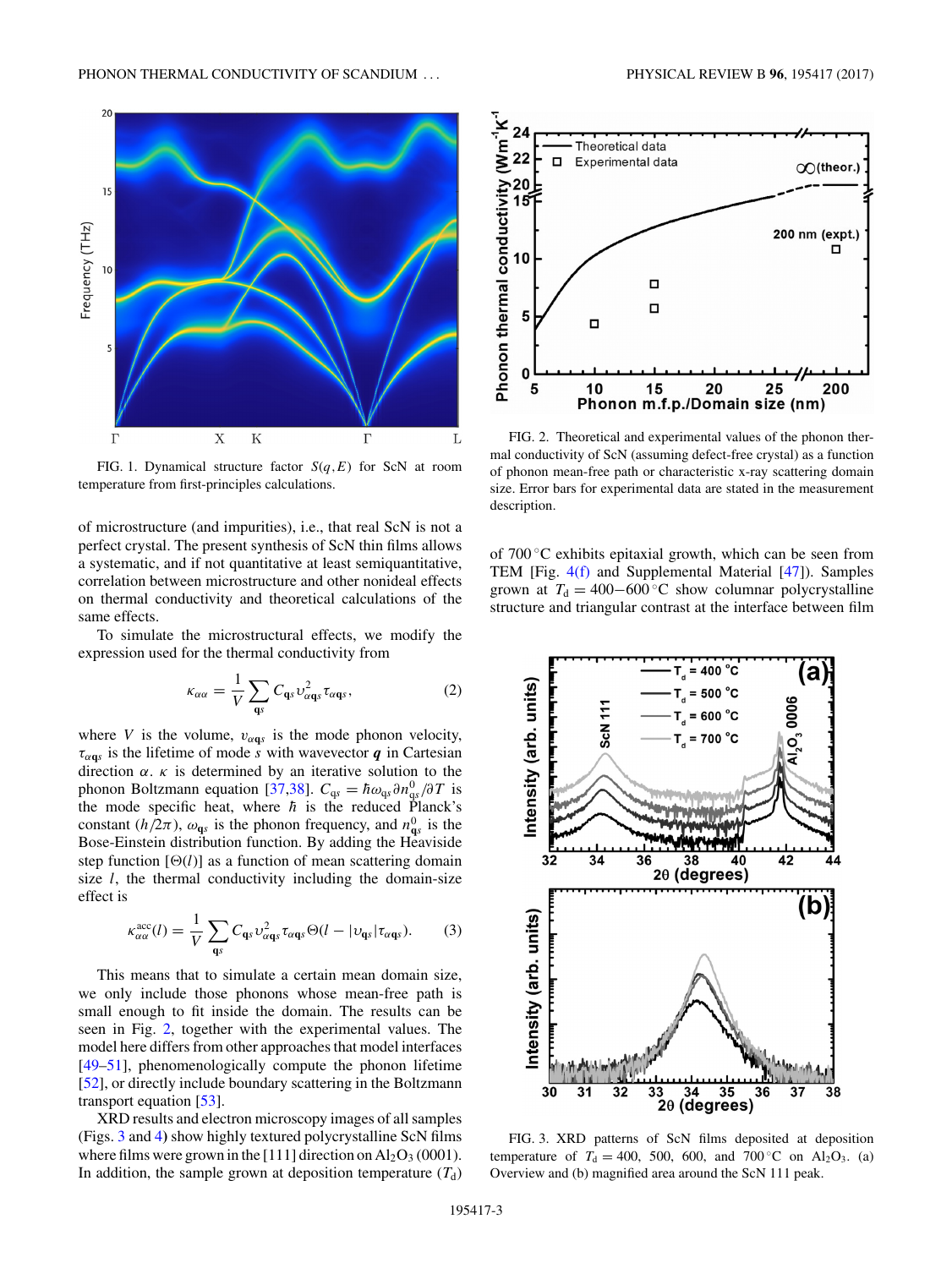<span id="page-3-0"></span>

FIG. 4. Electron micrographs of ScN films where (a)–(c) are SEM images and (d)–(f) are cross-section TEM images of the samples that were deposited at deposition temperature,  $T_d = 400, 600,$  and  $700 °C$ , respectively.

and substrate [Figs.  $4(d)$  and  $4(e)$ ]. For more information about samples microstructures see Supplemental Material [\[47\]](#page-5-0).

From this microstructural information, we see that there are three different types of ScN samples in this study: [\(1\)](#page-0-0) sample with small domain size, [\(2\)](#page-2-0) two samples with essentially the same domain size, and  $(3)$  epitaxial thin films, where the domain size is the film thickness. For the polycrystalline films, we can use the characteristic x-ray scattering length in  $\theta$ -2 $\theta$  geometry (corresponding to the peak broadening) in order to estimate the domain size of the film in the out-of-plane direction. The characteristic x-ray scattering length is defined as the size of the (out-of-plane) coherently diffracting domains. Therefore, we can estimate the average out-of-plane domain size using Scherrer's formula [\[54\]](#page-5-0). From the XRD results, the 2*θ* full width at half maximum of the ScN 111 peaks that are determined by fitting the curve with Lorentz distribution function are 0.80, 0.54, and 0*.*56◦ for the polycrystalline films deposited at 400, 500, and  $600\degree C$ , respectively. Thus, the estimates of the average out-of-plane domain size of these ScN films are 10, 15, and 15 nm for  $T_d = 400$ , 500, and 600 °C, respectively. This is consistent with transmission electron microscopy (see Fig. S4 in Supplemental Material [\[47\]](#page-5-0)).

All ScN films were grown to the same thickness of about 200 nm (see Fig. S2 in Supplemental Material [\[47\]](#page-5-0)). The phonon thermal conductivity of all the samples was determined from  $\kappa_{ph} = \kappa_{tot} - \kappa_e$ , where  $\kappa_{tot}$  is the total thermal conductivity and  $\kappa_e$  is the electronic thermal conductivity, which is described as  $\kappa_e = LT/\rho$  where *L* is the Lorenz number (2.44 × 10<sup>-8</sup> W  $\Omega$  K<sup>-2</sup>),  $\rho$  is the electrical resistivity, and *T* is the absolute temperature. The electrical resistivity of the polycrystalline ScN films at room temperature is 61.0, 11.0, and 9.8  $\mu \Omega$ m for the films deposited at 400, 500, and 600 °C, respectively. For the epitaxial film, the electrical resistivity is  $4.0 \mu \Omega$ m. From the  $\kappa_{ph} = \kappa_{tot} - \kappa_e$  equation, we can calculate the phonon thermal conductivity from the measured total thermal conductivity at room temperature for all ScN films. The results are shown in Fig. [2.](#page-2-0) For polycrystalline films, the phonon thermal conductivity of the samples with domain sizes of 10 and 15 nm (two samples) are 5.4, 9.7, and 7*.*1Wm−<sup>1</sup> K−1, respectively. The origin of the slight difference in phonon thermal conductivity between the two 15-nm-domain-size samples is likely correlated with the fact that the thermal conductance of the Al/ScN interface of the  $600^{\circ}$ C sample is also particularly low (see Fig. S3 in Supplemental Material [\[47\]](#page-5-0)). This indicates that the quality of the sample (in terms of surface oxidation and/or impurity content) is not as good compared to other samples. On the other hand, the epitaxial film exhibits a phonon thermal conductivity of 10*.*5 Wm−<sup>1</sup> K−<sup>1</sup> which is similar to previous values reported for epitaxial ScN films [\[19](#page-4-0)[,55\]](#page-5-0).

Overall, the results show an increase of phonon thermal conductivity with increasing domain size. These results agree well with our calculated phonon thermal conductivity, but with a systematic difference of a factor of ∼2. For example, the predicted phonon thermal conductivity of a polycrystalline film with 10-nm domain size is <sup>∼</sup>10*.*3 Wm−<sup>1</sup> <sup>K</sup>−1, while the experimental value is  $\sim$ 5.4 Wm<sup>-1</sup> K<sup>-1</sup>. The reason for this systematic shift is additional effects, other than domain-size effect, that are not accounted for in the model. Including film thickness and impurity scattering reduces the calculated values close to the experimental ones. Oxygen impurities on N sites (known in ScN films) require high concentrations to affect the thermal conductivity. A concentration of 5 at*.* % oxygen only reduces thermal conductivity by at most 1% at 300 K. However, since Sc is isotopically pure, any impurities on Sc sites will have a substantial effect on thermal conductivity. Introduction of a fraction of a percent of vacancies, antisite, or substitutional defects (data not shown, as we do not have experimental information on the concentration of Sc-site defects) decreases the phonon lifetimes for the Sc-dominated acoustic branches substantially, lowering the lattice thermal conductivity by as much as 50%. These results and observations validate the model for calculating effects of microstructure on thermal conductivity and enable comparisons of measurements of thermal conductivity of real materials with calculations separating different effects.

In conclusion, we have theoretically and experimentally investigated phonon thermal conductivity in ScN thin films. Using a theoretical model accounting for microstructural effects on the thermal conductivity, we can semiquantitatively predict the thermal conductivity of ScN. The predictions systematically overestimate the thermal conductivity by a factor of ∼2, which is due to additional effects, including impurity scattering, which can in principle also be incorporated into the model to improve the quantitative agreement. The dominant effect is domain-size reduction of the thermal conductivity as evidenced by the calculated values of  $20 \,\mathrm{Wm}^{-1} \,\mathrm{K}^{-1}$  for an ideal single crystal and  $4-13$  Wm<sup>-1</sup> K<sup>-1</sup> for domain sizes of 5–20 nm. This large reduction in thermal conductivity with grain size agrees well with our experiments on ScN, and more generally offers an approach for integrated theoreticalexperimental design of the thermal conductivity of real materials.

The research leading to these results has received funding from the European Research Council under the European Community's Seventh Framework Programme (Grant No. FP/2007-2013)/ERC Grant Agreement No. 335383, the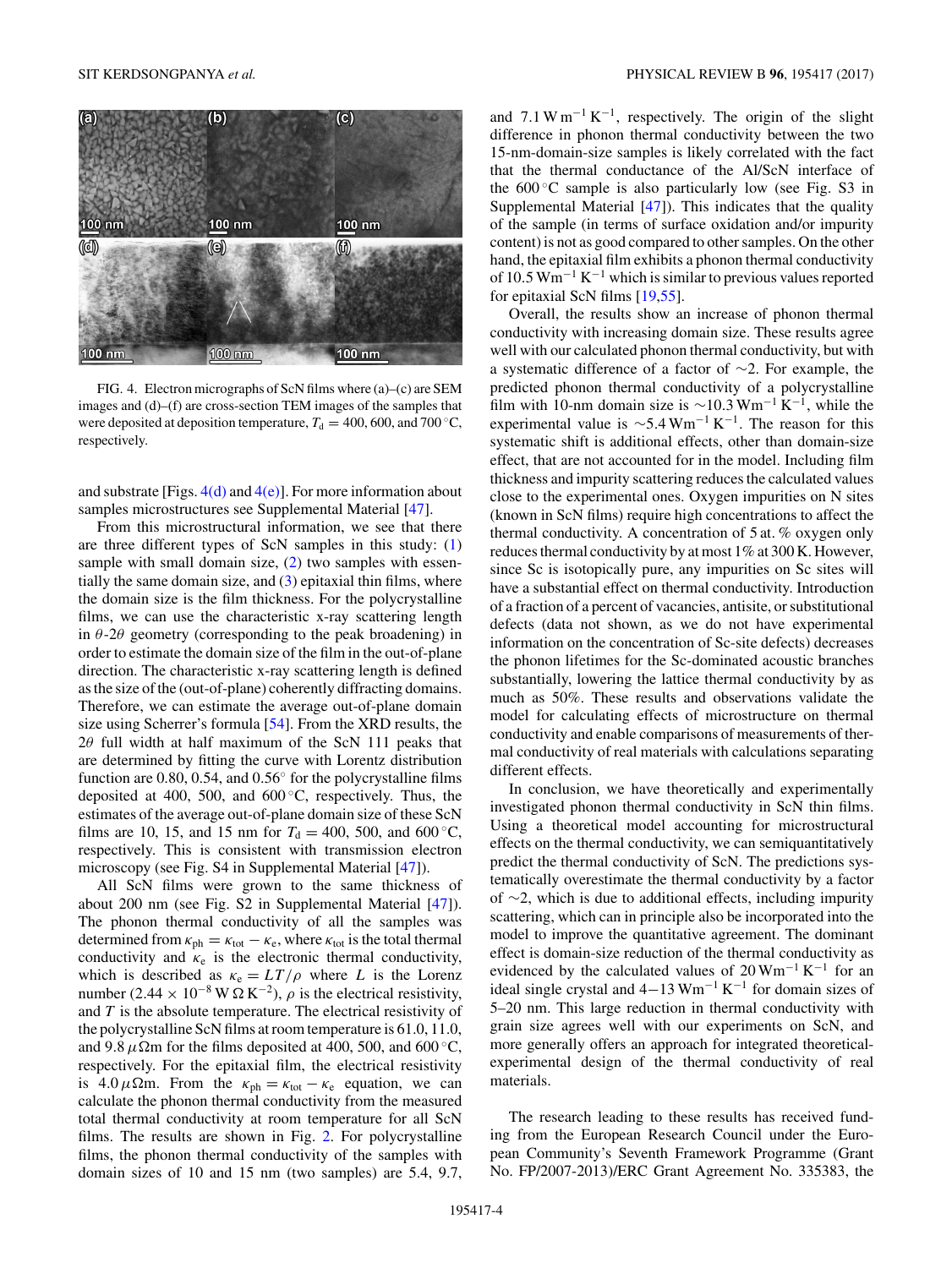<span id="page-4-0"></span>Swedish Government Strategic Research Area in Materials Science on Functional Materials at Linköping University (Faculty Grant SFO-Mat-LiU No. 2009 00971), the Swedish Research Council (VR) under Projects No. 2012–4430 and No. 2016–03365 (S.K. and P.E.), No. 330-2014-6336 (B.A.), No. 2014–4750 (S.I.S.), No. 637-2013-7296 (O.H.), the Linnaeus Environment LiLi-NFM, and the Swedish Foundation for Strategic Research (SSF) through the Future Research Leaders

- [1] E. S. Toberer, L. L. Baranowski, and C. Dames, Advances in thermal conductivity, [Annu. Rev. Mater. Res.](https://doi.org/10.1146/annurev-matsci-070511-155040) **[42](https://doi.org/10.1146/annurev-matsci-070511-155040)**, [179](https://doi.org/10.1146/annurev-matsci-070511-155040) [\(2012\)](https://doi.org/10.1146/annurev-matsci-070511-155040).
- [2] G. J. Snyder and E. S. Toberer, Complex thermoelectric materials, [Nat. Mater.](https://doi.org/10.1038/nmat2090) **[7](https://doi.org/10.1038/nmat2090)**, [105](https://doi.org/10.1038/nmat2090) [\(2008\)](https://doi.org/10.1038/nmat2090).
- [3] X. S. Liu, M. H. Hu, C. G. Caneau, R. Bhat, and C.-E. Zah, Thermal management strategies for high power semiconductor pump lasers, [IEEE Trans. Compon. Packag. Technol.](https://doi.org/10.1109/TCAPT.2006.875878) **[29](https://doi.org/10.1109/TCAPT.2006.875878)**, [268](https://doi.org/10.1109/TCAPT.2006.875878) [\(2006\)](https://doi.org/10.1109/TCAPT.2006.875878).
- [4] R. Cheaito, J. C. Duda, T. E. Beechem, K. Hattar, J. F. Ihlefeld, D. L. Medlin, M. A. Rodriguez, M. J. Campion, E. S. Piekos, and P. E. Hopkins, Experimental Investigation of Size Effects on the Thermal Conductivity of Silicon-Germanium Alloy Thin Films, [Phys. Rev. Lett.](https://doi.org/10.1103/PhysRevLett.109.195901) **[109](https://doi.org/10.1103/PhysRevLett.109.195901)**, [195901](https://doi.org/10.1103/PhysRevLett.109.195901) [\(2012\)](https://doi.org/10.1103/PhysRevLett.109.195901).
- [5] C. J. Vineis, A. Shakouri, A. Majumdar, and M. G. Kanatzidis, Nanostructured thermoelectrics: Big efficiency gains from small features, [Adv. Mater.](https://doi.org/10.1002/adma.201000839) **[22](https://doi.org/10.1002/adma.201000839)**, [3970](https://doi.org/10.1002/adma.201000839) [\(2010\)](https://doi.org/10.1002/adma.201000839).
- [6] P. H. M. Böttger, E. Lewin, J. Patscheider, V. Shklover, D. G. Cahill, R. Ghisleni, and M. Sobiech, Thermal conductivity of hard oxynitride coatings, [Thin Solid Films](https://doi.org/10.1016/j.tsf.2013.09.094) **[549](https://doi.org/10.1016/j.tsf.2013.09.094)**, [232](https://doi.org/10.1016/j.tsf.2013.09.094) [\(2013\)](https://doi.org/10.1016/j.tsf.2013.09.094).
- [7] P. H. M. Böttger, A. V. Gusarov, V. Shklover, J. Patscheider, and M. Sobiech, Anisotropic layered media with microinclusions: Thermal properties of arc-evaporation multilayer metal nitrides, [Int. J. Therm. Sci.](https://doi.org/10.1016/j.ijthermalsci.2013.10.011) **[77](https://doi.org/10.1016/j.ijthermalsci.2013.10.011)**, [75](https://doi.org/10.1016/j.ijthermalsci.2013.10.011) [\(2014\)](https://doi.org/10.1016/j.ijthermalsci.2013.10.011).
- [8] P. H. M. Böttger, L. Braginsky, V. Shklover, E. Lewin, J. Patscheider, D. G. Cahill, and M. Sobiech, Hard wear-resistant coatings with anisotropic thermal conductivity for high thermal load applications, [J. Appl. Phys.](https://doi.org/10.1063/1.4886182) **[116](https://doi.org/10.1063/1.4886182)**, [013507](https://doi.org/10.1063/1.4886182) [\(2014\)](https://doi.org/10.1063/1.4886182).
- [9] D. G. Cahill, W. K. Ford, K. E. Goodson, G. D. Mahan, A. Majumdar, H. J. Maris, R. Merlin, and S. R. Phillpot, Nanoscale thermal transport, [J. Appl. Phys.](https://doi.org/10.1063/1.1524305) **[93](https://doi.org/10.1063/1.1524305)**, [793](https://doi.org/10.1063/1.1524305) [\(2003\)](https://doi.org/10.1063/1.1524305).
- [10] D. G. Cahill, P. V. Braun, G. Chen, D. R. Clarke, S. Fan, K. E. Goodson, P. Keblinski, W. P. King, G. D. Mahan, A. Majumdar, H. J. Maris, S. R. Phillpot, E. Pop, and L. Shi, Nanoscale thermal transport. II. 2003–2012, [Appl. Phys. Rev.](https://doi.org/10.1063/1.4832615) **[1](https://doi.org/10.1063/1.4832615)**, [011305](https://doi.org/10.1063/1.4832615) [\(2014\)](https://doi.org/10.1063/1.4832615).
- [11] O. Hellman, I. A. Abrikosov, and S. I. Simak, Lattice dynamics of anharmonic solids from first principles, [Phys. Rev. B](https://doi.org/10.1103/PhysRevB.84.180301) **[84](https://doi.org/10.1103/PhysRevB.84.180301)**, [180301](https://doi.org/10.1103/PhysRevB.84.180301) [\(2011\)](https://doi.org/10.1103/PhysRevB.84.180301).
- [12] O. Hellman and I. A. Abrikosov, Temperature-dependent effective third-order interatomic force constants from first principles, [Phys. Rev. B](https://doi.org/10.1103/PhysRevB.88.144301) **[88](https://doi.org/10.1103/PhysRevB.88.144301)**, [144301](https://doi.org/10.1103/PhysRevB.88.144301) [\(2013\)](https://doi.org/10.1103/PhysRevB.88.144301).
- [13] O. Hellman, P. Steneteg, I. A. Abrikosov, and S. I. Simak, Temperature dependent effective potential method for accurate free energy calculations of solids, [Phys. Rev. B](https://doi.org/10.1103/PhysRevB.87.104111) **[87](https://doi.org/10.1103/PhysRevB.87.104111)**, [104111](https://doi.org/10.1103/PhysRevB.87.104111) [\(2013\)](https://doi.org/10.1103/PhysRevB.87.104111).
- [14] J. D. Budai, J. Hong, M. E. Manley, E. D. Specht, C. W. Li, J. Z. Tischler, D. L. Abernathy, A. H. Said, B. M. Leu, L. A. Boatner, R. J. McQueeney, and O. Delaire, Metallization of vanadium

5 Program. The calculations were performed using computer resources provided by the Swedish National Infrastructure for Computing (SNIC) at the National Supercomputer Centre (NSC). N.V.N. would like to acknowledge the financial support by the NanoCaTe project (FP7-NMP No. 604647). B.S. and Y.K.K. acknowledge the National University of Singapore Startup Grant.

S.K. and O.H. contributed equally to this work.

dioxide driven by large phonon entropy, [Nature \(London\)](https://doi.org/10.1038/nature13865) **[515](https://doi.org/10.1038/nature13865)**, [535](https://doi.org/10.1038/nature13865) [\(2014\)](https://doi.org/10.1038/nature13865).

- [15] C. W. Li, O. Hellman, J. Ma, A. F. May, H. B. Cao, X. Chen, A. D. Christianson, G. Ehlers, D. J. Singh, B. C. Sales, and O. Delaire, Phonon Self-Energy and Origin of Anomalous Neutron Scattering Spectra in SnTe and PbTe Thermoelectrics, [Phys. Rev. Lett.](https://doi.org/10.1103/PhysRevLett.112.175501) **[112](https://doi.org/10.1103/PhysRevLett.112.175501)**, [175501](https://doi.org/10.1103/PhysRevLett.112.175501) [\(2014\)](https://doi.org/10.1103/PhysRevLett.112.175501).
- [16] S. W. King, R. F. Davis, and R. J. Nemanich, Gas source molecular beam epitaxy of scandium nitride on silicon carbide and gallium nitride surfaces, [J. Vac. Sci. Technol. A](https://doi.org/10.1116/1.4894816) **[32](https://doi.org/10.1116/1.4894816)**, [061504](https://doi.org/10.1116/1.4894816) [\(2014\)](https://doi.org/10.1116/1.4894816).
- [17] M. J. Kappers, M. A. Moram, Y. Zhang, M. E. Vickers, Z. H. Barber, and C. J. Humphreys, Interlayer methods for reducing the dislocation density in gallium nitride, [Physica B](https://doi.org/10.1016/j.physb.2007.08.170) **[401–402](https://doi.org/10.1016/j.physb.2007.08.170)**, [296](https://doi.org/10.1016/j.physb.2007.08.170) [\(2007\)](https://doi.org/10.1016/j.physb.2007.08.170).
- [18] S. Kerdsongpanya, N. Van Nong, N. Pryds, A. Žukauskaitė, J. Jensen, J. Birch, J. Lu, L. Hultman, G. Wingqvist, and P. Eklund, Anomalously high thermoelectric power factor in epitaxial ScN thin films, [Appl. Phys. Lett.](https://doi.org/10.1063/1.3665945) **[99](https://doi.org/10.1063/1.3665945)**, [232113](https://doi.org/10.1063/1.3665945) [\(2011\)](https://doi.org/10.1063/1.3665945).
- [19] P. V. Burmistrova, J. Maassen, T. Favaloro, B. Saha, S. Salamat, Y. Rui Koh, M. S. Lundstrom, A. Shakouri, and T. D. Sands, Thermoelectric properties of epitaxial ScN films deposited by [reactive magnetron sputtering onto MgO\(001\) substrates,](https://doi.org/10.1063/1.4801886) J. Appl. Phys. **[113](https://doi.org/10.1063/1.4801886)**, [153704](https://doi.org/10.1063/1.4801886) [\(2013\)](https://doi.org/10.1063/1.4801886).
- [20] P. Eklund, S. Kerdsongpanya, and B. Alling, Transition-metalnitride-based thin films as novel energy harvesting materials, [J. Mater. Chem. C](https://doi.org/10.1039/C5TC03891J) **[4](https://doi.org/10.1039/C5TC03891J)**, [3905](https://doi.org/10.1039/C5TC03891J) [\(2016\)](https://doi.org/10.1039/C5TC03891J).
- [21] P. V. Burmistrova, D. N. Zakharov, T. Favaloro, A. Mohammed, E. A. Stach, A. Shakouri, and T. D. Sands, Effect of deposition pressure on the microstructure and thermoelectric properties of epitaxial ScN(001) thin films sputtered onto MgO(001) substrates, [J. Mater. Res.](https://doi.org/10.1557/jmr.2015.30) **[30](https://doi.org/10.1557/jmr.2015.30)**, [626](https://doi.org/10.1557/jmr.2015.30) [\(2015\)](https://doi.org/10.1557/jmr.2015.30).
- [22] B. Saha, M. Garbrecht, J. A. Perez-Taborda, M. H. Fawey, Y. R. Koh, A. Shakouri, M. Martin-Gonzalez, L. Hultman, and T. D. Sands, Compensation of native donor doping in ScN: Carrier concentration control and *p*-type ScN, [Appl. Phys. Lett.](https://doi.org/10.1063/1.4989530) **[110](https://doi.org/10.1063/1.4989530)**, [252104](https://doi.org/10.1063/1.4989530) [\(2017\)](https://doi.org/10.1063/1.4989530).
- [23] B. Saha, G. Naik, V. Drachev, A. Boltasseva, E. E. Marinero, and T. D. Sands, Electronic and optical properties of ScN and (Sc,Mn)N thin films deposited by reactive DC-magnetron sputtering, [J. Appl. Phys.](https://doi.org/10.1063/1.4817715) **[114](https://doi.org/10.1063/1.4817715)**, [063519](https://doi.org/10.1063/1.4817715) [\(2013\)](https://doi.org/10.1063/1.4817715).
- [24] H. A. H. Al-Brithen, A. R. Smith, and D. Gall, Surface and bulk electronic structure of ScN(001) investigated by scanning tunneling microscopy/spectroscopy and optical absorption spectroscopy, [Phys. Rev. B](https://doi.org/10.1103/PhysRevB.70.045303) **[70](https://doi.org/10.1103/PhysRevB.70.045303)**, [045303](https://doi.org/10.1103/PhysRevB.70.045303) [\(2004\)](https://doi.org/10.1103/PhysRevB.70.045303).
- [25] S. Kerdsongpanya, B. Alling, and P. Eklund, Effect of point defects on the electronic density of states of ScN studied by first-principles calculations and implications for thermoelectric properties, [Phys. Rev. B](https://doi.org/10.1103/PhysRevB.86.195140) **[86](https://doi.org/10.1103/PhysRevB.86.195140)**, [195140](https://doi.org/10.1103/PhysRevB.86.195140) [\(2012\)](https://doi.org/10.1103/PhysRevB.86.195140).